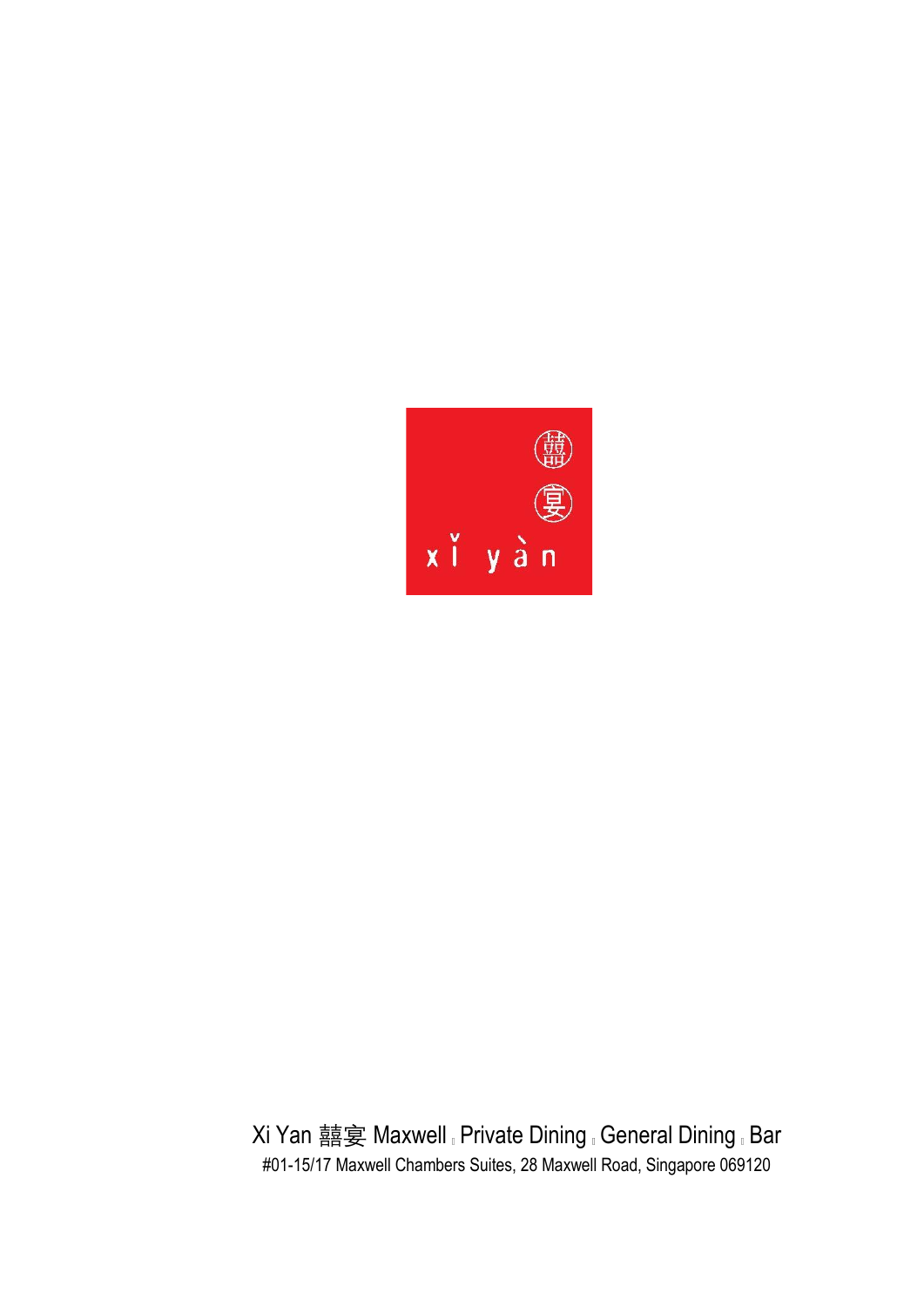# 厨师好介绍 Chef Signature Recommendation

|                  |                                                                                                                                                                                   |       | 小 Small          | 中 Med      | 大 Large                  |
|------------------|-----------------------------------------------------------------------------------------------------------------------------------------------------------------------------------|-------|------------------|------------|--------------------------|
| S01              | 芥茉胡麻浆伴日本温室蕃茄<br>Greenhouse Tomatoes in Wasabi Sesame Sauce<br>(about 250qm) good for 4pax                                                                                         | (3)   | 16               |            |                          |
| S02              | 金牌口水雞<br>Salivating Chicken with Century Eggs & Konnyaku Noodles                                                                                                                  | ব্∯   | 24               | 36         |                          |
| S <sub>0</sub> 3 | 千絲萬縷菌王豆腐羹<br>Cordyceps & Angel Hair Tofu Soup                                                                                                                                     | ব্দু  | 13<br>每位 per pax |            |                          |
| S04              | 黑松露烤鸡<br><b>Black Truffle Roast Chicken</b><br>(H 3-4 pax, W 5-8 pax)                                                                                                             | ব্দ্র |                  |            | $40/$ Half<br>80 / Whole |
|                  | ( <i>不含麸质选择</i> Gluten-free option available)                                                                                                                                     | ⊗     |                  |            |                          |
| <b>S05</b>       | 云上東坡醉千層<br>Pagoda Dongpo Pork with Mei Cai<br>(Good for 4-5pax)                                                                                                                   | 54    | 48               |            |                          |
|                  | 香港旅遊發展局 2009 美食之最大賞 至高榮譽金獎<br>Gold with Distinction Award of Best of the Best Culinary Awards 2009 By Hong Kong Tourism Board                                                     |       |                  |            |                          |
|                  | 香煎宫崎和牛配芥末胡麻酱 / 秘制薄荷汁<br>Premium Miyazaki Wagyu Beef Mint & Sesame Sauce (A5)                                                                                                      | 54    |                  |            | 55 / 100g<br>77 / 150g   |
| S06              | (不含麸质选择 Gluten-free option available)                                                                                                                                             | ⊗     |                  |            | 110 / 200g               |
| <b>S07</b>       | 香茅蝦膏炸石斑配柚子沙拉<br>Shrimp Paste Grouper with Pomelo, Water Chestnut Salad<br>with Calamansi Juice<br>(800gm 5-7 pax, 1 kg 8-10 pax) (1kg onwards may be of 2 fish at \$13 per 100gm) | বৃশ্র |                  | 104 / 800g | 130 / 1kg                |
| <b>S08</b>       | 過橋海鲜石斑胡椒豆腐海鲜湯<br>Blanched Red Grouper with Rice Crispy in White Pepper<br>Seafood Broth                                                                                           | ≤∯    | 55               | 82         | 138                      |
|                  | ( <i>不含麸质选择</i> Gluten-free option available)                                                                                                                                     | ⊛     |                  |            |                          |
| S <sub>09</sub>  | 金不換辣酒煮蚬配葛絲<br>Spicy Basil Wine Clams with Korean Glass Noodles (3 types of Chinese wine)                                                                                          | বূ∯   | 32               |            |                          |
| S10              | 大蝦泰式柚子沙拉<br>King Prawns and Thai Pomelo Salad                                                                                                                                     | G     | 13<br>每位 per pax |            |                          |
| S11              | 香茅蟹肉燜米粉<br>Crab Stir Fried with Bee Hoon in Thai Style with Whole Crab<br>& Shredded Crab Meat                                                                                    | ୍ୟୁ   |                  | 118 / 800g | 188 / 2 crab             |
|                  | ( <i>不含麸质选择</i> Gluten-free option available)                                                                                                                                     | ⊗     |                  |            |                          |
| S <sub>12</sub>  | 私房海鲜白米粉 (虾, 竹蛏, 墨鱼)<br>Seafood White Bee Hoon in Special Broth (prawns, razor clams, cuttlefish)                                                                                  | b     | 38               | 57         | 76                       |
|                  | ( <i>不含麸质选择</i> Gluten-free option available)                                                                                                                                     | Š)    |                  |            |                          |
|                  |                                                                                                                                                                                   |       |                  |            |                          |

Small is for 2-3 to share. Medium is for 4-6 to share. Large is for 7-10 to share. Unless specified.

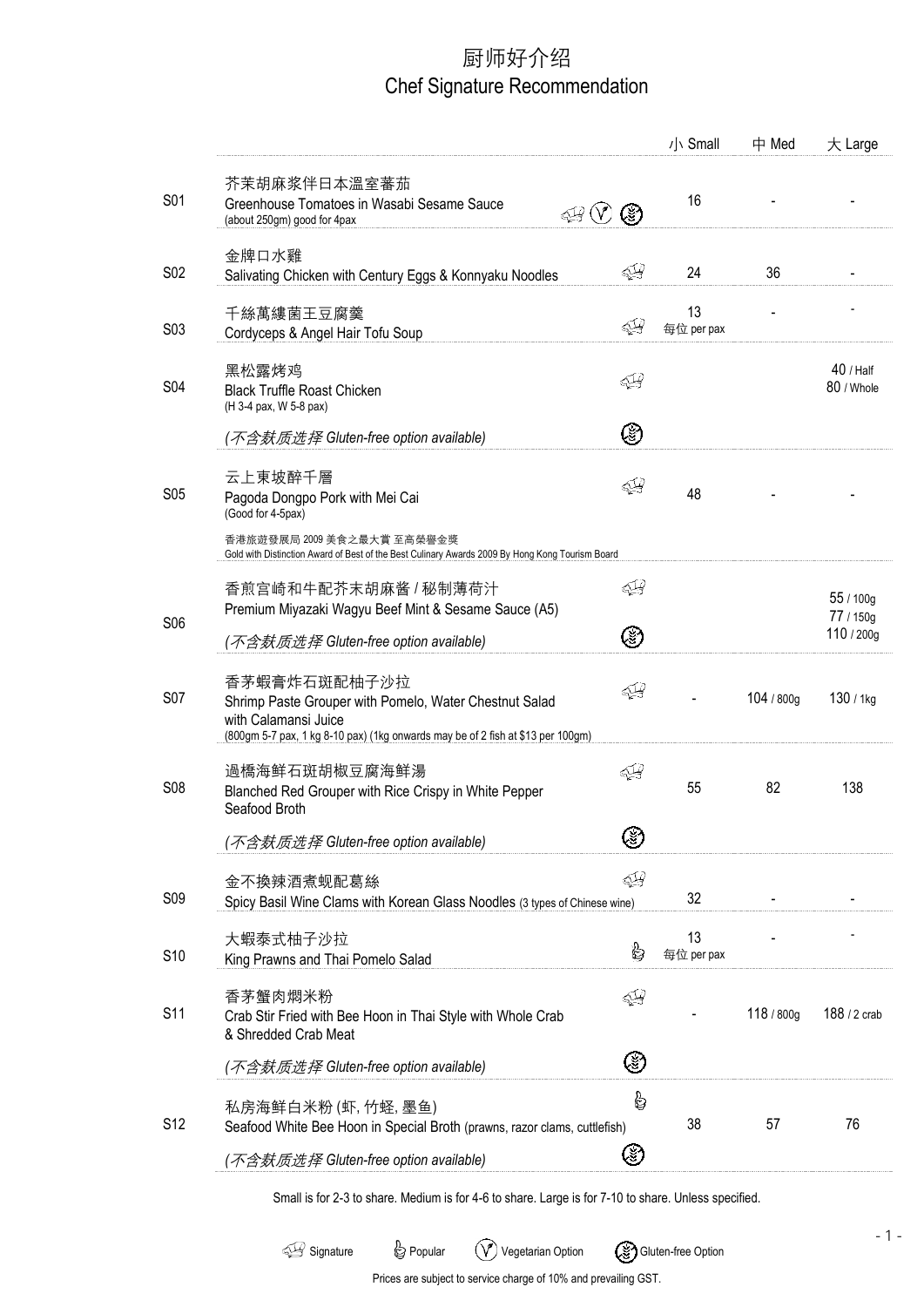## 前菜 APPETIZERS

|     |                                                                                                                  |             | 小<br>Small | 中<br>Med | 大<br>Large |
|-----|------------------------------------------------------------------------------------------------------------------|-------------|------------|----------|------------|
| 101 | 秘製皮蛋子薑凍豆腐<br>Japanese Silken Tofu & Tender Ginger in Thousand-Year<br>Egg Sauce with Sakura Prawns (for 3-4 pax) | b           | 20         |          | 40         |
| 102 | 金牌口水面<br>Salivating Japanese Cucumber Curls & Tofu with Konnyaku Noodles                                         | $\circledv$ | 18         | 32       | 36         |
| 103 | 芥茉胡麻浆拌小黄瓜卷海蜇頭<br>Jellyfish & Japanese Cucumber in Sesame Wasabi Sauce                                            | ⊗           | 20         | 30       | 50         |
| 104 | 炸淡水小虾<br>Salt & Pepper River Prawns (Seasonal)                                                                   | G<br>⊛      | 20         | 30       | 50         |
| 105 | ( <i>不含麸质选择</i> Gluten-free option available)<br>酥炸辣椒小章鱼<br>Squid Game                                           |             | 28         |          |            |
| 106 | 招牌烤蜜汁豬頸肉 (配泰式汁)<br>Grilled Honeyed Pork Collar with Thai Sauce                                                   | Ò           | 22         | 33       |            |
| 107 | 南乳脆花腩<br>Crispy Pork Belly in Tarocurd Sauce                                                                     |             | 22         |          |            |
| 108 | 红油抄手<br>Prawn Pork Dumpling in Sichuan Sauce (6 / 8 / 10 pcs)                                                    |             | 14         | 19       | 23         |
| 109 | 喜宴招牌 XO 萝卜糕<br>XO Radish Cake                                                                                    | ę           | 20         |          |            |
|     | Add-On XO Sauce (Single, Double or Triple portion)                                                               |             | 8          | 16       | 24         |
| 110 | 韩式芝士泡菜炒年糕<br>Korean Nian Gao (Rice Cake) with Kimchi & Mozzarella Cheese<br>不含麸质选择 Gluten-free option available) | ⊛           | 23         |          |            |
| 111 | 四川辣子鸡<br>Crispy Sichuan Chilli Chicken (La Zi Ji)                                                                | €           | 22         | 33       |            |
| 112 | 辣子菇(鸡腿鲍菇)<br>Sichuan Mala Abalone Mushroom Nuggets (La Zi Gu)                                                    | V           | 22         | 33       |            |
| 113 | 虾酱鸡翅<br>Prawn Paste Fried Chicken Wings (12 / 20 split pcs)                                                      |             | 16         | 27       |            |

Small is for 2-3 to share. Medium for 4-6 to share. Large is for 7-10 to share. Unless specified.



- 2 -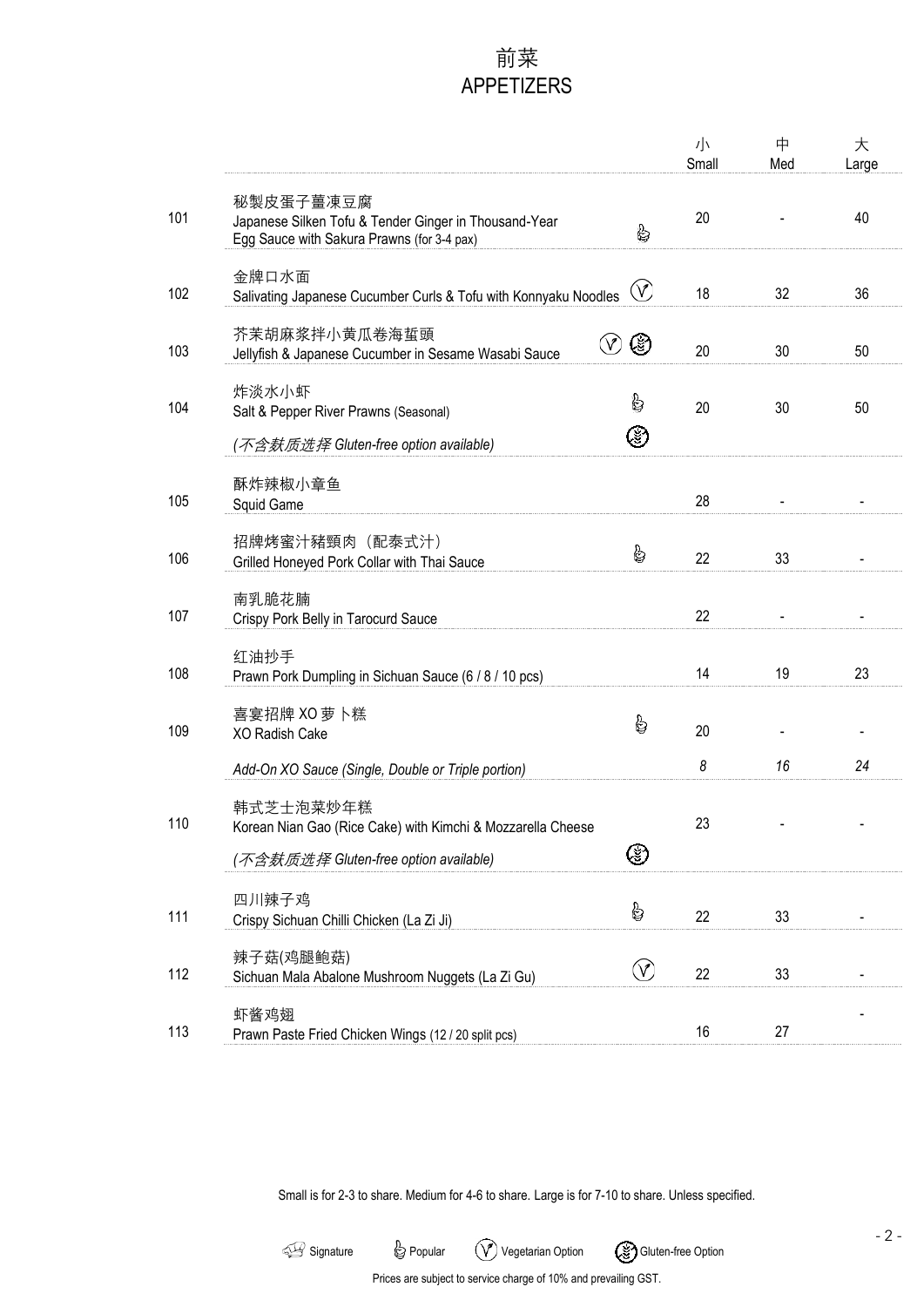汤 Soup

|     |                                                                                                          |   | 每位<br>Per pax |
|-----|----------------------------------------------------------------------------------------------------------|---|---------------|
| 120 | 花螺竹笙炖鸡汤<br>Double Boiled Chicken Soup with Sea Whelk & Bamboo Pith                                       | b | 15            |
|     | (不含麸质选择 Gluten-free option available)                                                                    |   |               |
| 121 | 北菇花胶炖鸡汤<br>Double Boiled Chicken Soup with Fish Maw & Mushroom<br>(不含麸质选择 Gluten-free option available)  |   | 28            |
| 122 | 松茸花胶炖鸡汤<br>Double Boiled Chicken Soup with Fish Maw & Matsutake<br>(不含麸质选择 Gluten-free option available) |   | 32            |
| 123 | 四川酸辣汤<br>Hot & Sour Soup                                                                                 |   | 12            |
|     | (素食选择 vegetarian option available)                                                                       |   |               |

海味 Supreme Seafood

|     |                                                                                                                                  |   | 每只/piece<br>至少二 / min 2 pcs |
|-----|----------------------------------------------------------------------------------------------------------------------------------|---|-----------------------------|
| 200 | 蚝皇扣原条关东辽参<br>Braised Hokkaido Sea Cucumber with Supreme Oyster Sauce                                                             |   | 38 / Pax                    |
|     |                                                                                                                                  |   |                             |
| 201 | 鮑您稱心 (鮑粒花枝蝦膠釀海參)<br>Steamed Sea Cucumber Stuffed with Minced Cuttlefish,<br>Shrimps & Diced Abalone<br>(Waiting Time 30 Minutes) | b | 48 / pax                    |
|     |                                                                                                                                  |   | 每只/piece<br>至少二 / min 2 pcs |
|     | 清酒黃金鮑魚                                                                                                                           |   |                             |
| 205 | Braised Abalone in Japanese Sake & Soy Sauce<br>(6 Head 100+g)                                                                   | b | 38 / 6 head                 |
|     | 清酒蘑菇芦笋焖黄金鲍鱼                                                                                                                      |   |                             |
| 206 | Braised Abalone with Mushroom & Asparagus in Superior Abalone Broth<br>(6 Head 100+g)                                            |   | 38 / 6 head                 |

Signature  $\bigcirc$  Popular  $\bigcirc$  Vegetarian Option  $\bigcirc$  Gluten-free Option Prices are subject to service charge of 10% and prevailing GST.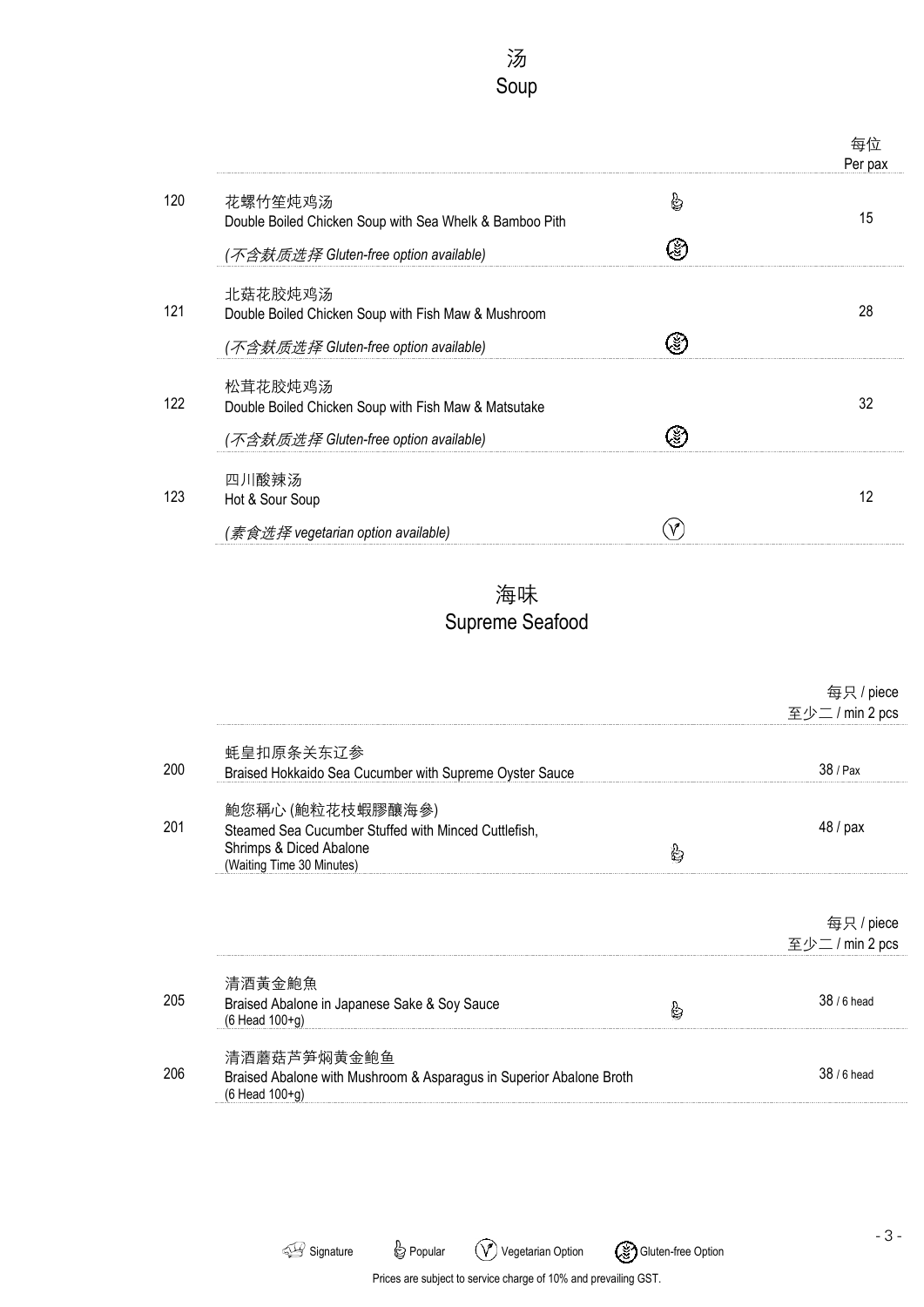## 活海鲜

#### Live Seafood (Advance Order 提前预定)

|     | 澳洲龙虾<br>Live Australia Lobster                                                  |   | Seasonal Price                 |
|-----|---------------------------------------------------------------------------------|---|--------------------------------|
|     | 烹调式 调理方法 Style of Preparation:                                                  |   |                                |
| 210 | 私房姜葱焖面线<br>Stewed Mee Sua with Ginger & Scallion                                | ₿ |                                |
|     | 波士顿活龙虾<br>Live Boston Lobster (800g)                                            |   | \$14/100g<br>至少二 / min 2 order |
|     | 烹调式 调理方法 Style of Preparation:                                                  |   |                                |
| 211 | 香辣薑蔥腐乳炒龙虾<br>Lobster Stir Fried with Fermented Beancurd Sauce                   |   |                                |
| 212 | 金不換沙爹蛋黃龍蝦<br>Lobster Stir with Chao Zhou Sacha, Salted Egg Yolk & Basil         |   |                                |
| 213 | 金不換辣酒煮龙蝦配葛絲<br>Lobster Stir Fried in Spicy Basil Wine with Korean Glass Noodles |   |                                |
| 214 | 波士顿龙虾面线<br>Lobster with Noodles & Yunnan Ham in Broth Reduction                 |   |                                |
|     | 阿拉斯加蟹<br>Alaska King Crab                                                       |   | Seasonal Price                 |
|     | 烹调式 调理方法 Style of Preparation:                                                  |   |                                |
| 220 | 私房姜葱焖面线<br>Stewed Mee Sua with Ginger & Scallion                                | G |                                |
|     | 加拿大象拔蚌<br>Canada Geoduck Clam                                                   |   | Seasonal Price                 |
|     | 烹调式 调理方法 Style of Preparation:                                                  |   |                                |
| 225 | 刺身<br>Sashimi                                                                   |   |                                |
| 226 | XO 酱炒<br>Stir Fried Geoduck Clam with XO Sauce                                  |   |                                |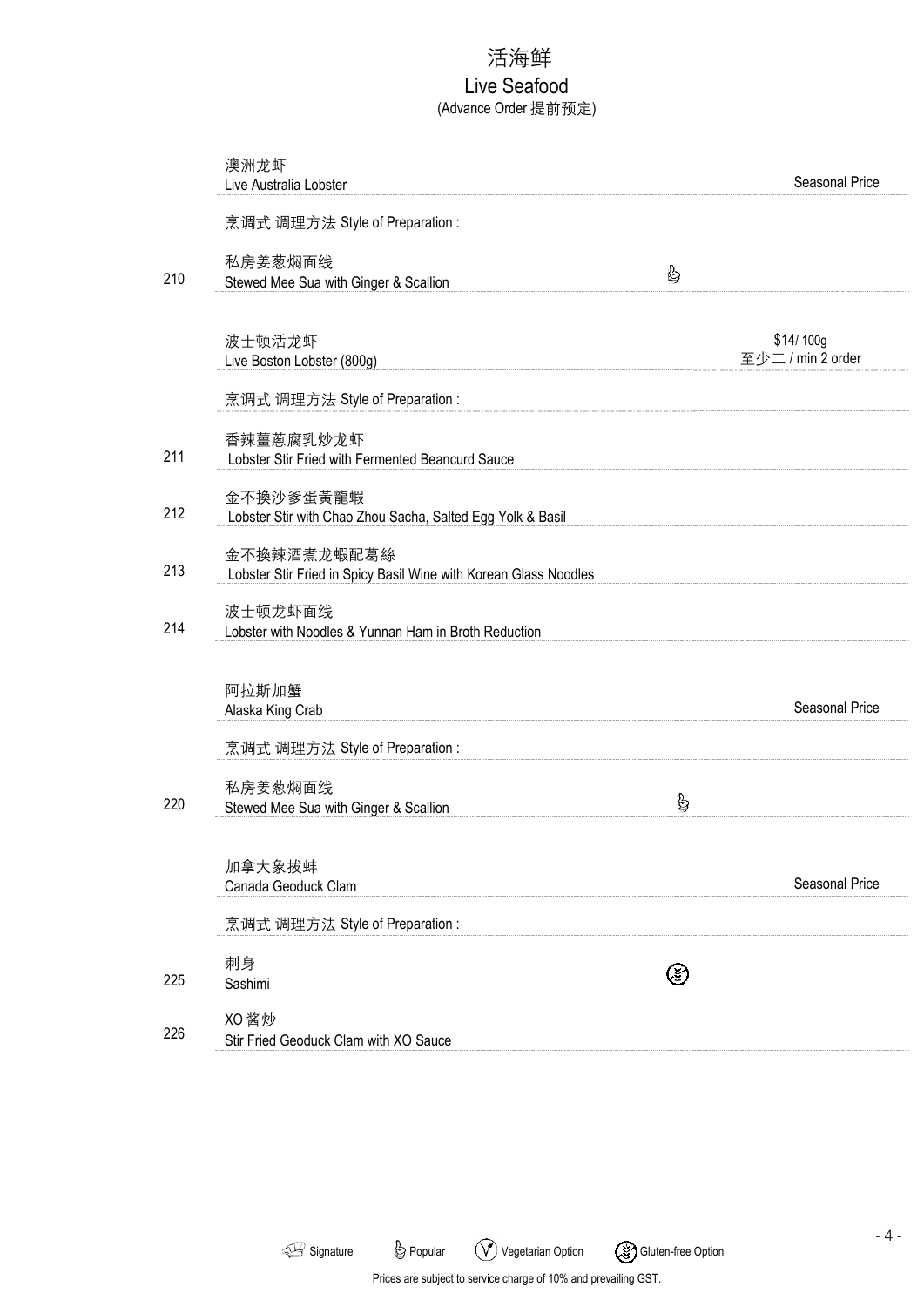#### 活海鲜

#### Live Seafood (Advance Order 提前预定)

|     | 苏格兰竹蚌<br>Scotland Bamboo Clam                                                                                            |         | 至少 1kg<br>min 1kg order |
|-----|--------------------------------------------------------------------------------------------------------------------------|---------|-------------------------|
|     | 烹调式 调理方法 Style of Preparation:                                                                                           |         |                         |
| 230 | 黑银蒜粉丝蒸<br>Steamed Bamboo Clam with Minced Black Garlic & Vermicelli                                                      | B       | 120 / kg                |
|     | 日本 / 加拿 大生蚝<br>Japan Hyogo Oyster / Canadian Sunseeker Oysters                                                           |         |                         |
|     | 烹调式 调理方法 Style of Preparation:                                                                                           |         |                         |
| 235 | 刺身<br>Sashimi with Lemon, Thai Chilli Sauce & Tabasco Sauce<br>(6 件套/ set of 6pcs)                                       | ė<br>E, | 30/36                   |
|     | 附加 Additional pieces                                                                                                     |         | 4.50/5                  |
| 236 | 南乳炸<br>Deep Fried with Tarocurd (至少二 / min 2 order)                                                                      | b       | 16/18                   |
| 237 | 豉汁蒸<br>Stewed Mee Sua with Ginger & Scallion (至少二 / min 2 order)                                                         |         | 16/18                   |
| 238 | 泰皇醬生蠔煲<br>Claypot Baked Fresh Oysters with Enoki Mushroom<br>in Thai Style Shrimp Paste Sauce<br>(1 or 2 pc per claypot) | B       | 16/23                   |
|     | 活海鲜<br>Live Seafood                                                                                                      |         |                         |

大肉蟹 Live Sri Lanka Crab \$13.50 / 100g 烹调式 调理方法 Style of Preparation : 金不换沙爹蛋王炒蟹 240 Crab with Chao Zhou Sacha, Salted Egg Yolk & Basil 黑胡椒螃蟹 b 241 Black pepper crab 喜宴辣椒螃蟹 242  $\mathbb{S}$ Xi Yan Style Chilli crab 馒头 Add-on Mantou (6 pcs) and the control of the control of the control of the control of the control of the control of the control of the control of the control of the control of the control of the control of the control

Signature  $\bigcirc$  Popular  $\bigcirc$  Vegetarian Option  $\bigcirc$  Gluten-free Option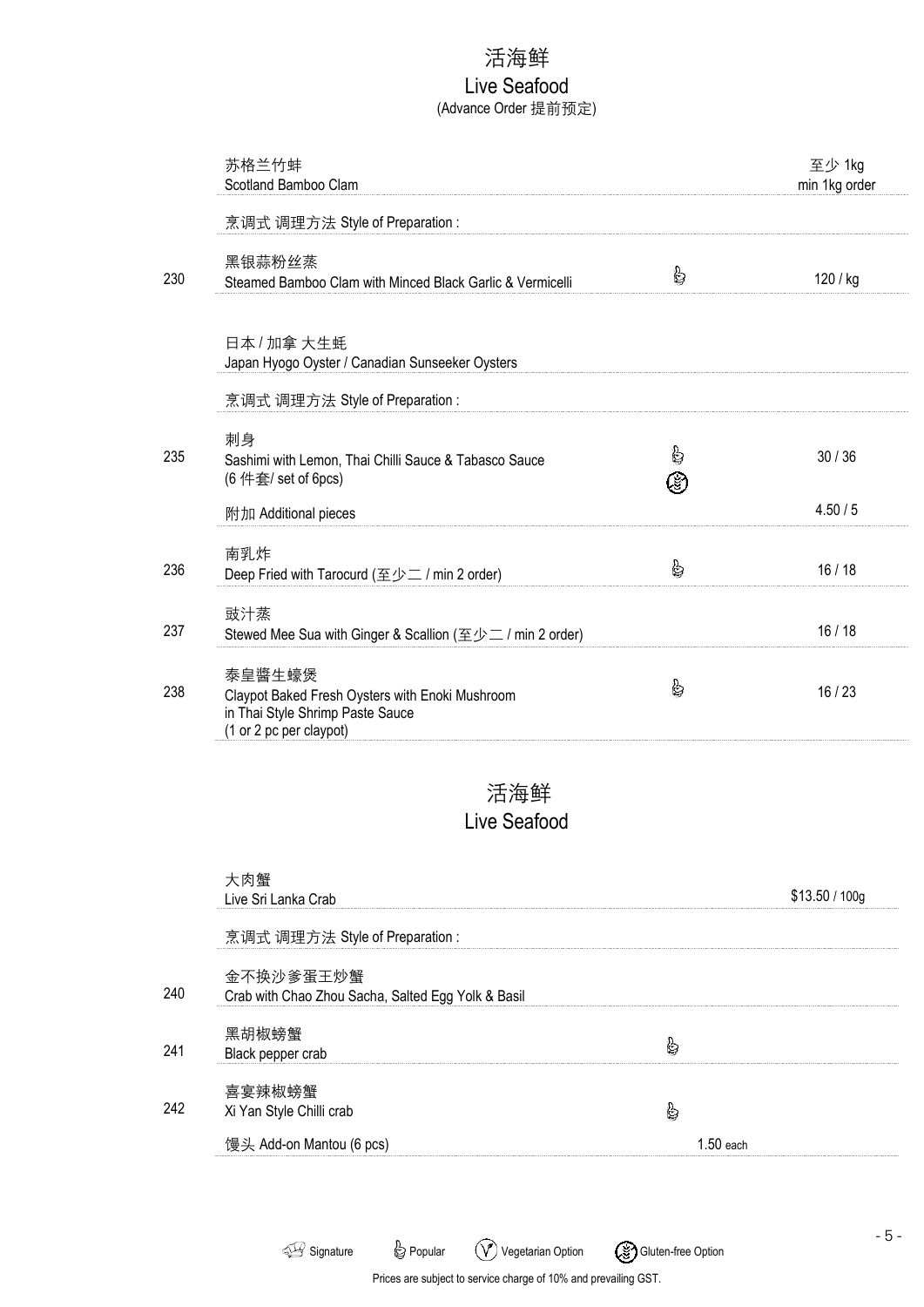# 海鲜 Seafood

|     |                                                                                               |   | 小 Small | 中 Med | 大 Large |
|-----|-----------------------------------------------------------------------------------------------|---|---------|-------|---------|
| 250 | 金不換辣酒煮蝦配葛絲<br>Prawns Stir Fried in Spicy Basil Wine with Korean Glass Noodles                 |   | 30      | 45    |         |
| 251 | 炒大虾泡菜翠玉年糕<br>Prawns Stir Fried Kimchi Cheese with Nian Gao                                    | G | 30      | 45    |         |
| 252 | 蒜茸椒盐炒大蝦<br>Prawns Stir Fried with Salt & Garlic                                               |   | 30      | 45    |         |
| 253 | 金不换沙爹蛋王炒大蝦<br>Prawns Stir Fried with Basil Salted Yolk Chao Zhou Sacha Sauce                  |   | 30      | 45    |         |
| 254 | 松露芙蓉大蝦<br>Prawns Stir Fried with Egg White, Salmon Roe & Black Truffle                        | G | 30      | 45    |         |
|     | ( <i>不含麸质选择</i> Gluten-free option available)                                                 | 3 |         |       |         |
| 255 | 金不換金沙炒鮮魷<br>Fried Basil Salted Yolk Calamari                                                  |   | 26      | 39    | 52      |
| 256 | 香茅大虾蟹肉燜米粉<br>Prawns Stir Fried with Bee Hoon in Thai Style with Shredded Crab Meat<br>(6 pcs) | G | 68      |       |         |
|     | ( <i>不含麸质选择</i> Gluten-free option available)                                                 |   |         |       |         |

Small is for 4 pieces, Medium for 6 pieces. Unless specified.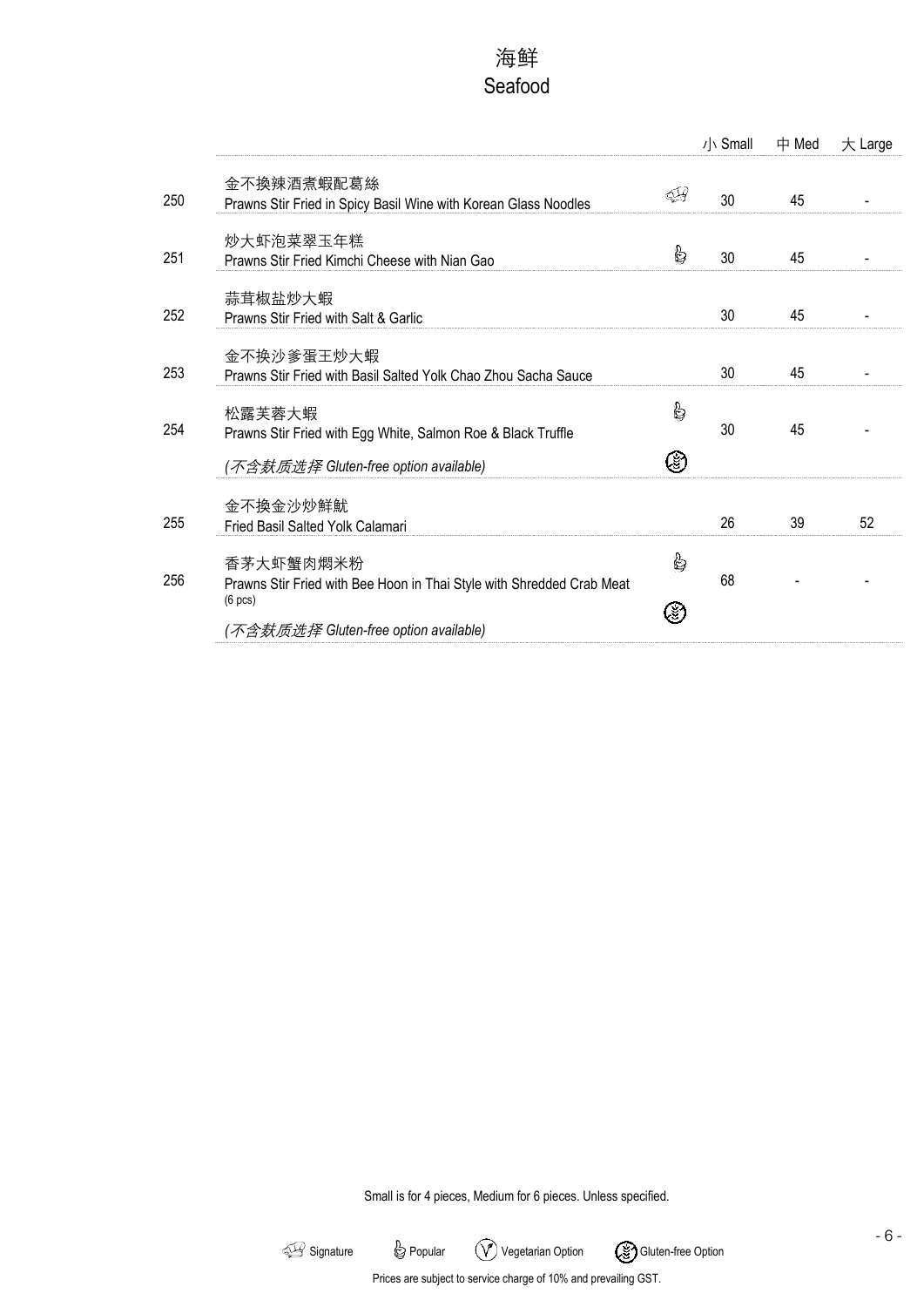### 活魚 Fish

|     | 东星斑<br>Coral Trout Fish (Advance Order) 提前预定                                                                                           |      |            | Seasonal Price |            |
|-----|----------------------------------------------------------------------------------------------------------------------------------------|------|------------|----------------|------------|
|     | 烹调式 调理方法 Style of Preparation:                                                                                                         |      |            |                |            |
| 260 | 清蒸<br>Steamed with Soya Sauce in HK Style                                                                                              |      |            |                |            |
| 261 | 凉瓜枝竹焖<br>Stewed with Bitter gourd & Bean curd Skin in Claypot                                                                          |      |            |                |            |
| 262 | 油浸<br>Deep Fried Coral Trout in HK Style                                                                                               |      |            |                |            |
|     | 苏丹鱼<br>Sultan Fish (Advance Order) 提前预定                                                                                                |      |            | Seasonal Price |            |
|     | 烹调式 调理方法 Style of Preparation:                                                                                                         |      |            |                |            |
| 265 | 姜蓉蒸<br>Steamed with Minced Ginger                                                                                                      |      |            |                |            |
| 266 | 豉汁蒸<br>Stewed Mee Sua with Ginger & Scallion                                                                                           |      |            |                |            |
|     | 顺壳鱼<br>Live Soon Hock Fish                                                                                                             |      |            | 13 / 100g      |            |
|     | 烹调式 调理方法 Style of Preparation:                                                                                                         |      |            |                |            |
| 270 | 私房泡椒豆豉河粉蒸筍殼魚<br>Steamed Marble Goby (Soon Hock) with Pickled Chilli<br>on Flat Rice Noodles                                            |      |            |                |            |
|     | (不含麸质选择 Gluten-free option available)                                                                                                  |      |            |                |            |
| 271 | 港式蒸筍殼魚<br>Steamed Marble Goby (Soon Hock) HK Style in Soy Sauce                                                                        |      |            |                |            |
|     | 活石斑鱼<br>Live Grouper                                                                                                                   |      | 小<br>Small | 中<br>Med       | 大<br>Large |
| 275 | 港式油浸石斑鱼<br>Deep Fried Grouper HK Style in Soy Sauce<br>(800gm 5-7 pax, 1 kg 8-10 pax) (1kg onwards may be of 2 fish at \$13 per 100gm) |      |            | 104<br>800g    | 130<br>1kg |
| 276 | 過橋海鲜石斑胡椒豆腐海鲜湯(配炒粿条)<br>Blanched Red Grouper with Fried Rice Noodles<br>in White Pepper Seafood Broth                                   | ব্দু | 55         | 82             | 138        |

Small is for 2-3 to share. Medium for 4-6 to share, Large is for 7-10 to share. Unless specified.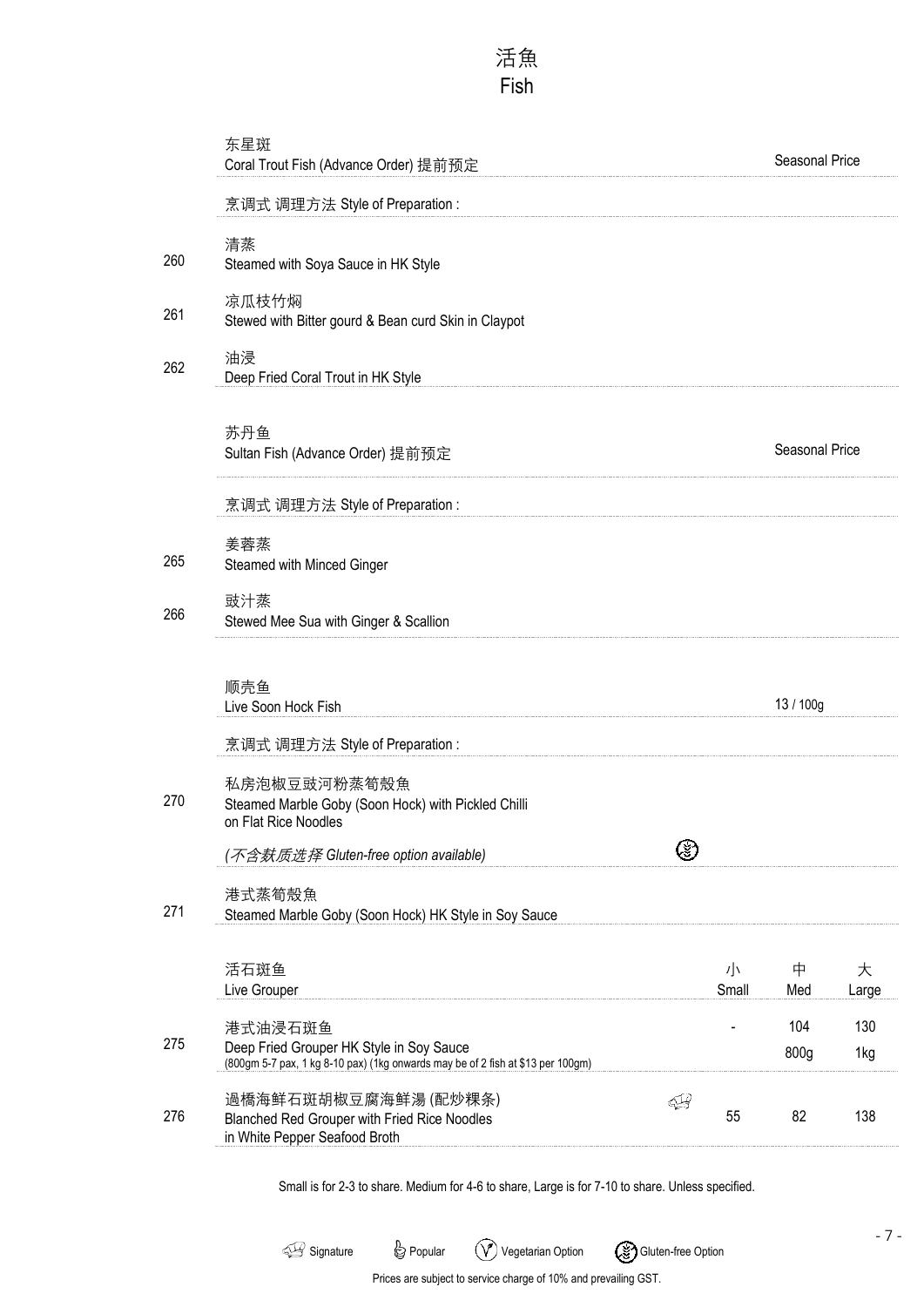|     | 牛肉 Beef                                                                                                                                                   |    |                               |                                              |                |
|-----|-----------------------------------------------------------------------------------------------------------------------------------------------------------|----|-------------------------------|----------------------------------------------|----------------|
| 300 | 香煎澳洲和牛配芥末胡麻酱 / 秘制薄荷汁<br>Stockyard Wagyu beef Mint & Sesame Sauce (MB 7-8)                                                                                 | မြ |                               | 100 <sub>q</sub><br>150g<br>200 <sub>g</sub> | 40<br>60<br>80 |
|     | ( <i>不含麸质选择</i> Gluten-free option available)                                                                                                             | ⊛  |                               |                                              |                |
| 301 | 烤澳洲 200天风干牛眼肉配芥末胡麻酱 / 秘制薄荷汁<br>Grilled 200 Days Aged Stockyard Rib Eye with Mint & Sesame Sauce                                                           | è  |                               | 200 <sub>g</sub>                             | 48             |
|     | (不含麸质选择 Gluten-free option available)                                                                                                                     | ⊛  |                               |                                              |                |
|     |                                                                                                                                                           |    | $\frac{1}{\sqrt{2}}$<br>Small | 中<br>Med                                     | 大<br>Large     |
| 302 | 四川麻辣牛肉<br>Braised Sichuan Beef and tendons with Sweet Potato & Dough Fritters                                                                             | ę  | 32                            | 46                                           |                |
| 303 | 川味澳洲牛柳粒<br>Sautéed Diced 200 Days Aged Stockyard Rib Eye with Dry Chili<br>& Tangerine Peel<br>(200 days aged Aust Stockyard Rib eye 200gm, 300gm, 400gm) |    | 48                            | 72                                           | 96             |
| 304 | 外婆卤牛肉<br>Grandma's Spicy Braised Beef                                                                                                                     | မြ | 32                            | 46                                           |                |
| 305 | 陳皮牛肉<br>Stewed Diced Beef Shin with Preserved Tangerine Peel                                                                                              | ę  | 32                            | 46                                           |                |
|     | 豬肉 Pork                                                                                                                                                   |    | $\frac{1}{\sqrt{2}}$<br>Small | 中<br>Med                                     | 大<br>Large     |
| 310 | 荔枝咕咾肉<br>Sweet Sour Lychee Pork                                                                                                                           |    | 22                            | 33                                           |                |
| 314 | 鎮江排骨<br>Zhenjiang spareribs                                                                                                                               | b  | 26                            | 39                                           |                |

Small is for 2-3 to share. Medium for 4-6 to share, Large is for 7-10 to share. Unless specified.

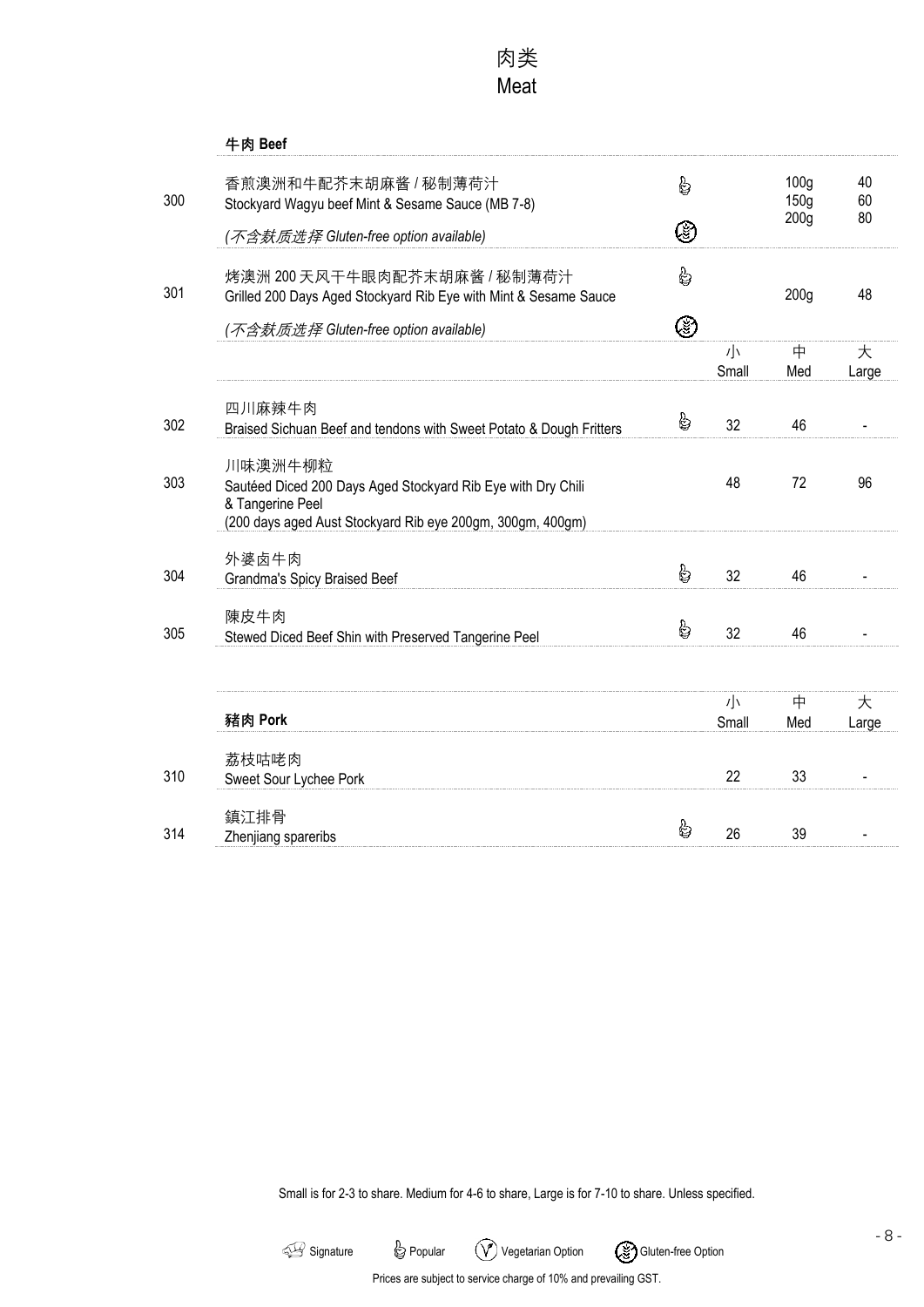|     | 家禽类<br>Poultry                                                                                                                                                                                                                                  |   | 半只/整只<br>Half / Whole |
|-----|-------------------------------------------------------------------------------------------------------------------------------------------------------------------------------------------------------------------------------------------------|---|-----------------------|
| 400 | 每週招牌烤雞<br>Chef Roast Chicken & Duck                                                                                                                                                                                                             | 9 |                       |
|     | (2 天提前预定 2-day Advance Order Recommended)<br>(柠檬叶烤鸡, 乌龙薰鸡, 鮮沙薑蜆芥脆皮燒雞)<br>Roast Chicken with Kaffir Lime Leaf<br>$\bullet$<br>Oolong Tea Smoked Chicken with Mango Salsa<br>Roasted Chicken with Dried Ginger & Clam Sauce Marinate<br>$\bullet$ |   | H \$32<br>W \$60      |
|     | (客家卤水鸭,荔枝烤鸭,客家咸水鸭拼豆干)<br><b>Hakka Marinated Duck</b><br>$\bullet$<br>Roasted Lychee Duck                                                                                                                                                        |   | H \$40<br>W \$80      |

• Hakka Savoury Salted Duck with Beancurd Cake

#### 豆腐, 鸡蛋

# Beancurd & Egg

|     |                                                                                                                         | Small | 中<br>Med | Large |
|-----|-------------------------------------------------------------------------------------------------------------------------|-------|----------|-------|
|     | 手工黄金麻婆豆腐                                                                                                                |       |          |       |
| 500 | Golden Egg Tofu with Minced Ma Po Sauce                                                                                 | 22    | 33       |       |
| 501 | 手工黄金菜脯豆腐<br>Golden Egg Tofu with Fried Cai Po                                                                           | 20    | 30       |       |
| 502 | 特汁客家云南火腿干贝酿豆腐 汤/干(四件)<br>Hakka Yunnan Ham Niang Dou Fu with Dried Scallop<br>in Special Sauce (Dry / Soup) (4, 6, 8pcs) | 20    | 30       |       |
| 503 | 肉碎菜脯煎蛋<br>Omelette with Mince Pork & Preserved Radish                                                                   | 18    | 27       |       |
|     | (素食选择 vegetarian option available)                                                                                      |       |          |       |

Small is for 2-3 to share. Medium for 4-6 to share, Large is for 7-10 to share. Unless specified. Vegetarian option means existing meat item will be removed and may optionally be substituted.

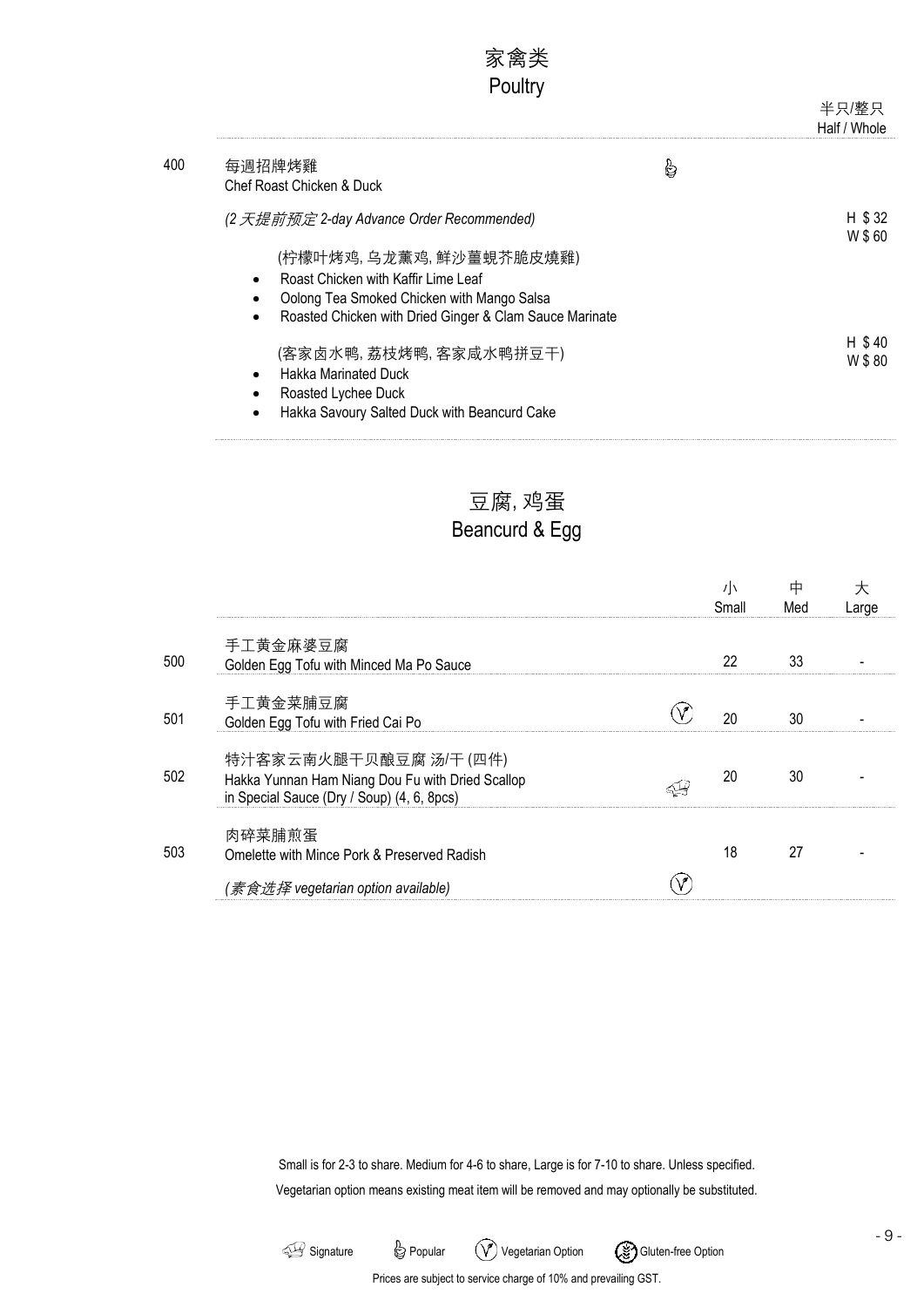# 蔬菜 Vegetable

|     |                                                                                     |                 | 小<br>Small | 中<br>Med | 大<br>Large |
|-----|-------------------------------------------------------------------------------------|-----------------|------------|----------|------------|
| 600 | 鹹魚蒜茸炒茄子<br>Fried Eggplant with Salted Fish & Garlic                                 |                 | 22         | 33       |            |
|     | (素食选择 vegetarian option available)                                                  | $\sqrt{}$       |            |          |            |
| 601 | 椒盐脆皮茄菜脯<br>Caramelized Eggplant with Savoury Chai Po Salt & Pepper                  |                 | 22         | 33       |            |
|     | (不含麸质选择 Gluten-free option available)                                               |                 |            |          |            |
| 602 | 云南火腿炒青龍菜<br>Jiu Rong Vegetable with Chinese Ham                                     |                 | 22         | 33       |            |
|     | (素食选择 vegetarian option available)<br>(不含麸质选择 Gluten-free option available)         | $\sqrt{}$<br>⊗  |            |          |            |
| 603 | 金銀蛋莧菜<br>Poached Chinese Spinach with Salted Century Farm Chicken Eggs              | Ÿ               | 22         | 33       |            |
|     | (素食选择 vegetarian option available)<br>(不含麸质选择 Gluten-free option available)         | ⊗               |            |          |            |
| 604 | 蒜茸橄欖菜香港芥蘭<br>Kai Lan with Crispy Olive Leaves & Garlic                              |                 | 22         | 33       |            |
|     | ( <i>不含麸质选择</i> Gluten-free option available)                                       | ⊗               |            |          |            |
| 605 | 苦瓜橄欖菜炒肉碎<br>Bitter Gourd with Minced Meat & Olive Leaves                            |                 | 22         | 33       |            |
|     | (素食选择 vegetarian option available)<br>( <i>不含麸质选择</i> Gluten-free option available) |                 |            |          |            |
| 606 | 脆瓜炒三菇<br>Three Earth Treasures (Mushroom) with Pickled Japanese Cucumber            | $\bigcirc$      | 22         | 33       |            |
| 607 | 橄欖菜干扁四季豆<br>French Beans with Crispy Olives & Minced Pork                           |                 | 22         | 33       |            |
|     | (素食选择 vegetarian option available)<br>(不含麸质选择 Gluten-free option available)         | $\bigvee$<br>E, |            |          |            |
| 608 | 手撕包菜<br>Stir Fried Hand Peeled Beijing Cabbage with Crispy Pork                     |                 | 22         | 33       |            |
| 609 | 浓鸡汤杞子浸叶菜<br>Poached White Cabbage with Chicken Broth & Conpoy                       |                 | 22         | 33       |            |
|     | (不含麸质选择 Gluten-free option available)                                               | ⊗               |            |          |            |

Small is for 2-3 to share. Medium for 4-6 to share. Unless specified.

Vegetarian option means existing meat item will be removed and may optionally be substituted.

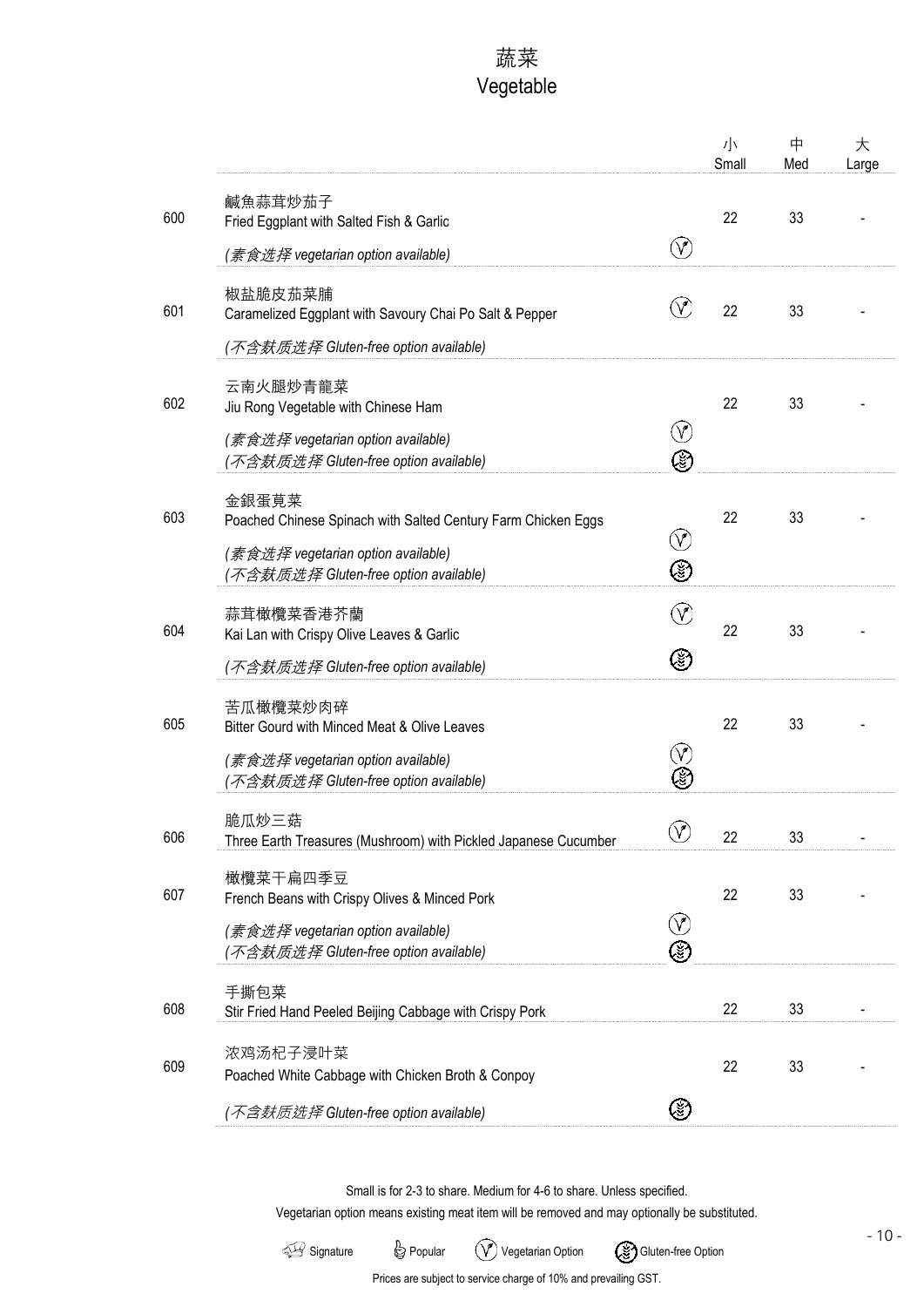### 面和米饭 Noodle & Rice

|     |                                                                                                                                                                       |        | $\frac{1}{\sqrt{2}}$<br>Small | 中<br>Med | 大<br>Large |
|-----|-----------------------------------------------------------------------------------------------------------------------------------------------------------------------|--------|-------------------------------|----------|------------|
| 700 | 私房鮑魚海鲜白米粉(小鮑魚,虾,竹蛏,墨鱼)<br>Abalone Seafood White Bee Hoon in Special Broth<br>(baby abalone, prawns, razor clams, cuttlefish)<br>(不含麸质选择 Gluten-free option available) | b<br>⊗ | 48                            | 72       |            |
| 701 | 私房喜宴大虾面<br>King Prawn Noodles in Special Broth (S 3-4pax, M 5-6pax)                                                                                                   | B      | 32                            | 48       |            |
| 702 | 大肚婆炒饭<br><b>Pregnant Women's Fried Rice</b><br>(olives, ginger, dried radish, shrimp, garlic)                                                                         | b      | 20                            | 30       |            |
|     | (素食选择 vegetarian option)                                                                                                                                              |        |                               |          |            |
|     | (不含麸质选择 Gluten-free option available)                                                                                                                                 | 3      |                               |          |            |
| 703 | 西芹蝦米 XO 炒飯<br>XO Sauce Fried Rice with Celery & Dried Shrimps                                                                                                         | G      | 24                            | 36       |            |
| 704 | 黑松露火腿炒饭<br>Black Truffle & Chinese Ham Fried Rice                                                                                                                     | ò      | 24                            | 36       |            |
|     | ( <i>不含麸质选择</i> Gluten-free option available)                                                                                                                         | 3      |                               |          |            |
| 705 | 特炒菌菇两面黄<br>Golden Fried Noodles with Mushroom Treasures in Abalone Sauce                                                                                              |        | 22                            | 33       |            |
| 706 | 风味炒果条<br>Cai Po Chinese Bacon Fried Kway Teow                                                                                                                         |        | 22                            | 33       |            |
| 707 | 芝麻白飯<br>Steamed White Rice with Sesame                                                                                                                                |        | 1.50<br>每碗/<br>bowl           |          |            |
|     |                                                                                                                                                                       |        |                               |          |            |

Small is for 2-3 to share. Medium for 4-6 to share. Unless specified.

Vegetarian option means existing meat item will be removed and may optionally be substituted.

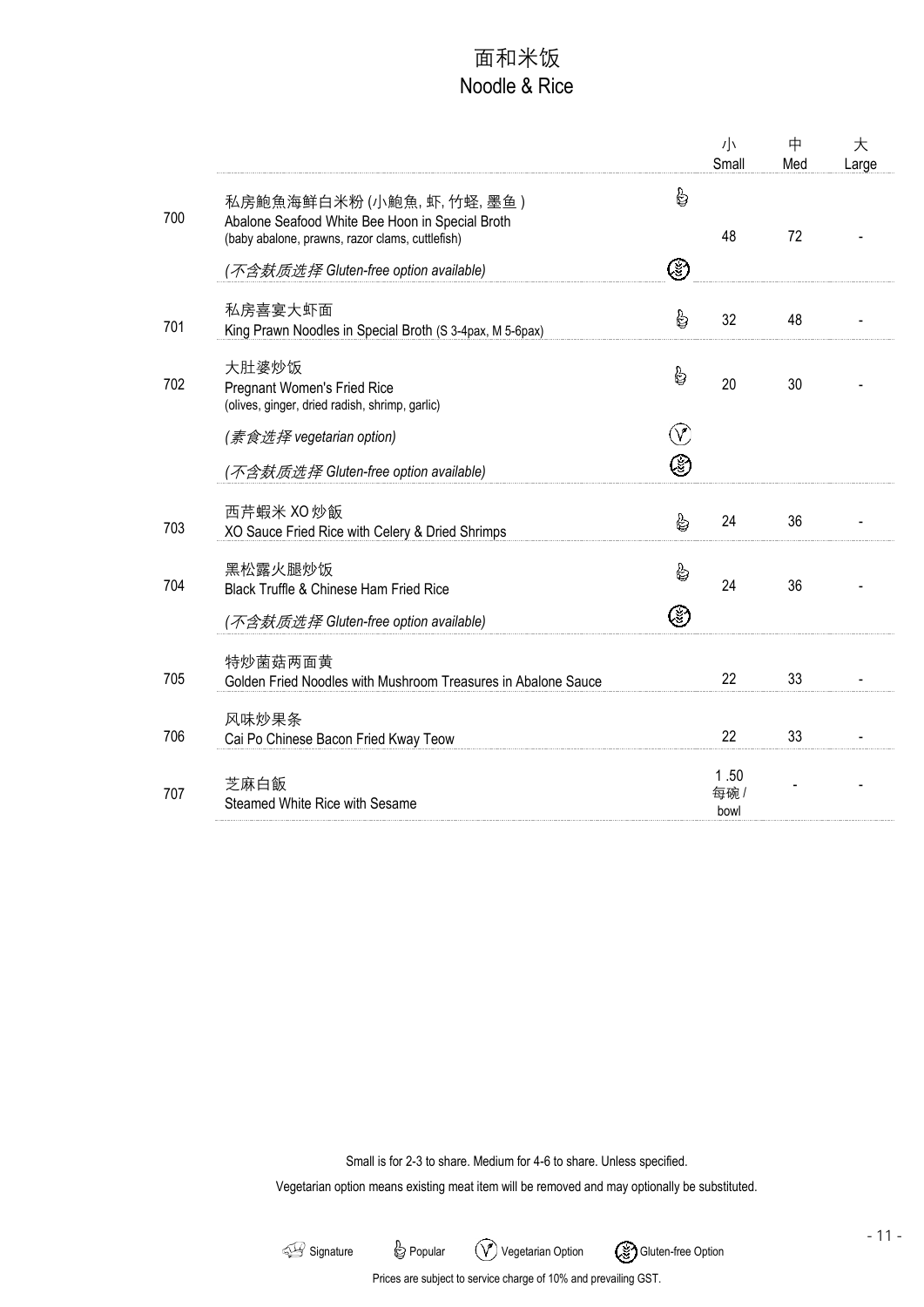## 甜品 Dessert

|     |                                                                                                                |                                 |               | 每位<br>Per pax |
|-----|----------------------------------------------------------------------------------------------------------------|---------------------------------|---------------|---------------|
| 800 | 私房手搓黃金湯圓<br>Xi Yan Salted Yolk Custard Tang Yuan<br>(per bowl /每碗) (3 pcs)                                     | इपु                             |               | 6             |
| 801 | 手搓綠茶芝麻湯圓<br>Xi Yan Green Tea Sesame Tang Yuan<br>(per bowl /每碗) (3 pcs)                                        | ব্∯                             |               | 6             |
| 802 | 喜宴手搓鴛鴦雙味湯圓<br>Xi Yan Ying Yang (Mixed) Tang Yuan<br>(per bowl /每碗) (4 pcs)                                     | 44                              |               | 7             |
| 803 | 燕窩莲子羹<br>Bird's Nest with Rock Sugar & Lotus Seed<br>(hot) (per bowl /每碗) (1 hours advanced order required)    | $\left(\mathcal{V}\right)$<br>⊗ |               | 45            |
| 804 | 西米椰子雪糕 (配椰糖汁)<br>Coconut Ice Cream Sago Melaka with Coconut Milk                                               | b                               |               | 8             |
| 805 | 椰子蛋白蒸燕窩 (整粒椰子)<br>Bird's Nest with Egg White in Whole Fresh Coconut (Hot)<br>(1 hours advanced order required) | G                               |               | 55            |
| 806 | 椰子蒸蛋白(整粒椰子)<br>Egg White Custard in Whole Fresh Coconut (Hot)<br>(1 hours advanced order required)             |                                 |               | 18            |
|     | 手搓雪糕<br>Xi Yan Signature Homemade Ice Cream                                                                    |                                 | 一勺<br>1 Scoop | 两勺<br>2 Scoop |
| 810 | 椰糖雪糕<br>Palm Sugar Ice Cream                                                                                   |                                 | 5             | 8             |
| 811 | 金沙南瓜雪糕<br>Pumpkin Salted Yolk Ice Cream                                                                        |                                 | 5             | 8             |
| 812 | 椰子雪糕<br>Coconut Ice Cream                                                                                      |                                 | 5             | 8             |
| 813 | 豆腐雪糕<br>Tofu Ice Cream                                                                                         |                                 | 5             | 8             |
| 814 | 私房荔枝桂花酒雪糕<br>Lychee Ice Cream in Osmanthus Flower Wine & Lychee Jus                                            |                                 | 5             | 8             |
| 815 | 枸杞雪糕<br>Superberry Goji Ice Cream & Jelly                                                                      |                                 | 5             | 8             |
| 816 | 柚子雪葩<br><b>Yuzu Sorbet</b>                                                                                     | V<br>D                          | 5             | 8             |